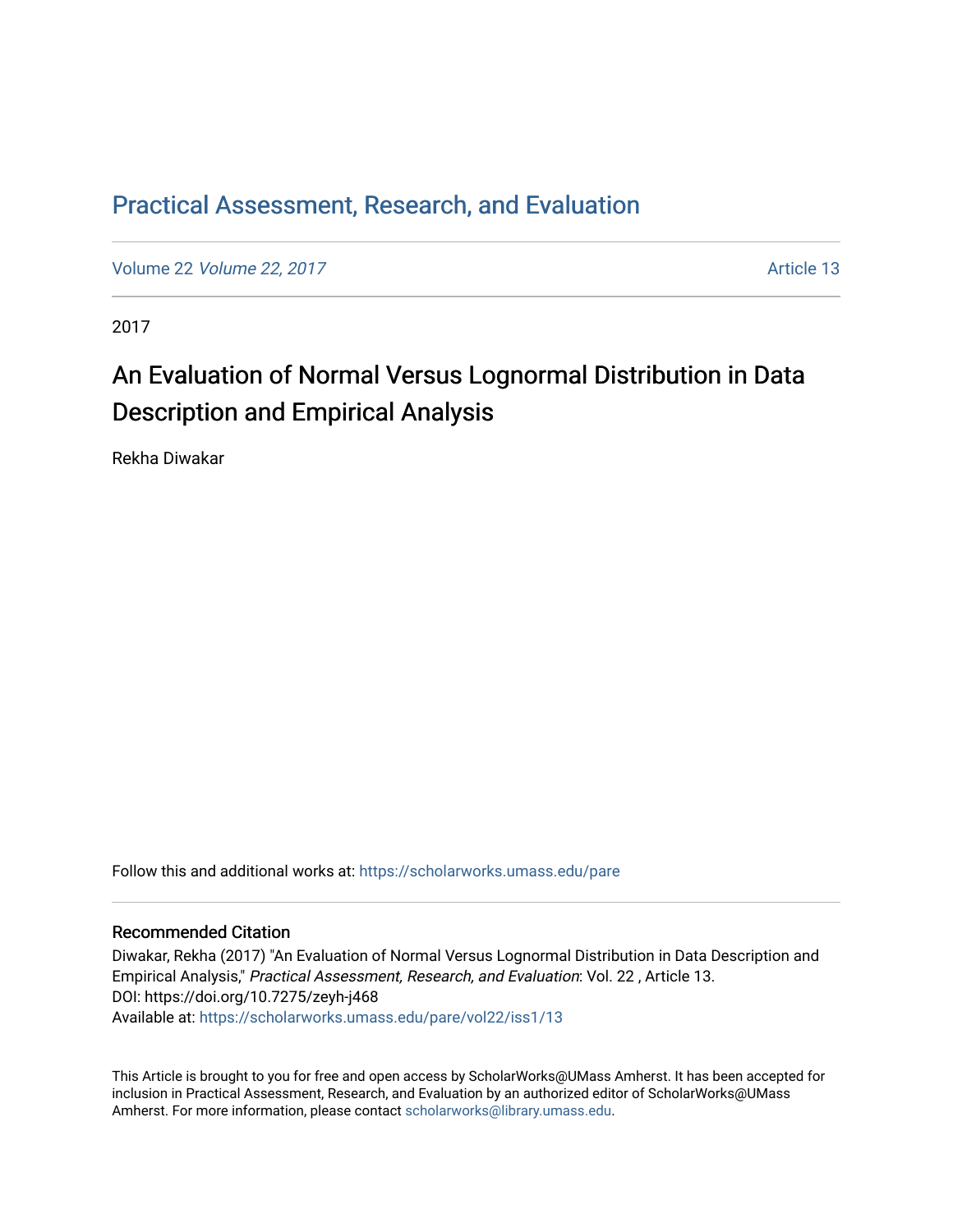Diwakar: An Evaluation of Normal Versus Lognormal Distribution in Data Des

# **Practical Assessment,<br>Research & Evaluation**

A peer-reviewed electronic journal.

Copyright is retained by the first or sole author, who grants right of first publication to *Practical Assessment*, Research & Evaluation. Permission is granted to distribute this article for nonprofit, educational purposes if it is copied in its entirety and the journal is credited. PARE has the right to authorize third party reproduction of this article in print, electronic and database forms.

Volume 22 Number 13, December 2017 **ISSN 1531-7714** 

# **An Evaluation of Normal Versus Lognormal Distribution in Data Description and Empirical Analysis**

Rekha Diwakar, *University of Sussex* 

Many existing methods of statistical inference and analysis rely heavily on the assumption that the data are normally distributed. However, the normality assumption is not fulfilled when dealing with data which does not contain negative values or are otherwise skewed – a common occurrence in diverse disciplines such as finance, economics, political science, sociology, philology, biology and physical and industrial processes. In this situation, a lognormal distribution may better represent the data than the normal distribution. In this paper, I re-visit the key attributes of the normal and lognormal distributions, and demonstrate through an empirical analysis of the 'number of political parties' in India, how logarithmic transformation can help in bringing a lognormally distributed data closer to a normal one. The paper also provides further empirical evidence to show that many variables of interest to political and other social scientists could be better modelled using the lognormal distribution. More generally, the paper emphasises the potential for improved description and empirical analysis of quantitative data by paying more attention to its distribution, and complements previous publications in *Practical Research and Assessment Evaluation* (PARE) on this subject.

Statistical analysis of empirical data is widespread in literature, and is particularly useful in analysing and characterising random variations of the variables being studied. Frequency distribution of the data used in statistical analysis is a crucial factor which underpins the quality of the inference drawn from such an exercise. Normal or the Gaussian distribution is the most well-known distribution in probability and statistics, and existing methods such as t-tests, ANOVA (analysis of variance) and linear regression rely heavily on the assumption of data being normally distributed<sup>1</sup>. Despite the importance of the normality assumption, many empirical studies do not explicitly test whether the data used is sufficiently close to being

normally distributed, before applying standard statistical techniques and methods. Further, a common practice is to use mean  $\pm$  standard deviation to summarise and describe empirical data, even though the underlying principles or the data may suggest a skewed distribution.

Based on analysis of empirical data from various branches of science, Limpert et al. (2001:342) state that although it is commonly assumed that quantitative variability is generally bell shaped and symmetrical, in a number of cases the variability is clearly asymmetrical because subtracting three standard deviations from the mean produces negative values. Since many variables across diverse disciplines show a standard deviation

<sup>&</sup>lt;sup>1</sup> These 'parametric' statistical procedures rely on assumptions about the shape of the distribution (for example a normal distribution). Statistical procedures whose validity does not depend on the underlying random variables having a

special form, are known as non-parametric. In general, nonparametric procedures are considered to be less powerful than parametric methods.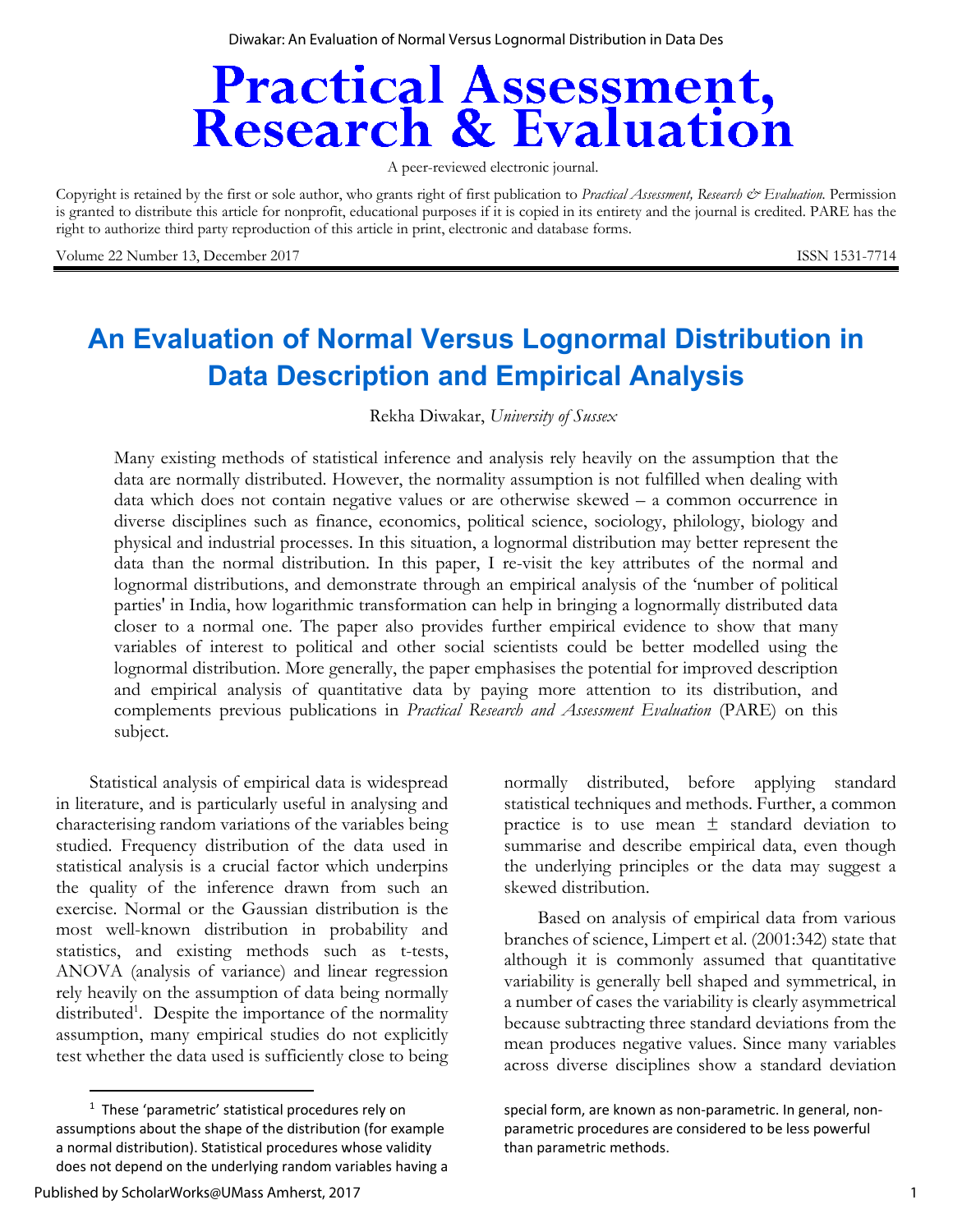*Practical Assessment, Research & Evaluation, Vol 22 No 13* **Page 2 Page 2 Page 2** Diwakar, Evaluation of Normal versus Lognormal Distribution

that is higher than the mean, it follows that they can take negative values, if one assumes a normal distribution. However, the quality of such a fit is poor, given that the normal curve extends into the negative region, while the data do not (Taagepera, 1999:424). Some research has shown that parametric tests can be robust to modest violations of normality but almost all analyses benefit from improving the normality of variables, particularly where substantial non-normality is present (Osborne, 2010). Log-transformation of data is a viable method available to researchers for improving normality of variables in data description and empirical analysis.

This paper examines the key attributes of the normal and lognormal distributions, and discusses their use in empirical research that is based on statistical inference. Through an empirical analysis of a large data set of the number of (political) parties in India (as an example of a much wider occurrence), it is shown that its distribution is lognormally distributed, and how log-transformation can help in bringing the original data closer to a normally distributed one. The paper also provides further empirical evidence to show that many variables of interest to political and other social scientists could be better modelled using the lognormal distribution. More generally, it stresses that scholars across disciplines can gain from paying more attention to the distribution of data before assuming normality.

#### **Normal and Lognormal Distributions**

The normal or the Gaussian distribution represents the well-known bell-shaped curve, which is characterised by arithmetic mean μ and the standard deviation σ. Its density function is symmetrical relative to the vertical axis passing through the mean μ, and the area under a normal distribution can be described in terms of  $\mu \pm \sigma$ . As with any continuous probability function, the area under the curve must equal 1, and the area between two values of variable *X*, which follows the distribution, represents the probability that it lies between those two values. Since normal

 $\overline{a}$ 

distribution is symmetric, a known percentage of all possible values of *X* lie within  $\pm$  a certain number of standard deviations of the mean. For example, 68.3% of the values of any normally distributed variable lie within the interval  $(\mu - 1\sigma, \mu + 1\sigma)$ . Theoretically, the normal distribution covers the entire real number line running from minus infinity to plus infinity.

The estimate of probability of a value occurring within a certain interval in a normal distribution is easier done by translating each set of *X* values into standard normal distribution which has a mean of 0 and a standard deviation of  $1^2$ . Any point x from a normal distribution can be converted to the standard normal distribution with the formula  $Z = (x - μ)/σ$ . The Z value for any value of x shows how many standard deviations it is away from the mean<sup>3</sup>.

Naturally occurring distributions are rarely normal in shape, but the Central Limit Theorem (CLT) states that if the sum of independent identically distributed random variables has a finite variance, then it will be approximately normally distributed. Most theoretical arguments for the use of normal distribution are based on forms of central theorems, stating conditions under which the distribution of standardised sums of random variables tends to a unit normal distribution as the number of variables in the sum increases, that is, with conditions sufficient to ensure an *asymptotic* unit normal distribution (Johnson et al., 1994:85).

The CLT refers to the sum of independent random variables, but how do we address variables that represent products of variables? The logarithm of a product is sum of the logs of the factors, and thus the log of a product of random variables that take only positive values tends to have a normal distribution, which makes the product itself to follow a lognormal distribution. A key difference between the normal and the lognormal distribution is that the former is based on additive, and latter on multiplicative underlying effects, and taking logarithms enables us to change multiplication into addition4 . As Limpert & Stahel (2011:5) point out that 'Whereas additive effects lead

<sup>&</sup>lt;sup>2</sup> For a discussion on the history of the normal and lognormal distributions, refer to Johnson et al. (1994).

<sup>&</sup>lt;sup>3</sup> Table of areas under standard normal distribution are widely published so that areas under any normal distribution can be found by translating the X values to Z values and then using the table for the standardised normal.

<sup>4</sup> Limpert et al. (2001:342) demonstrate the distinction between additive and multiplicative effects by throw of dice. Thus, adding the numbers on two dice leads to values from 2 to 12 with a mean of 7, and a symmetrical distribution – additive effect. On the other hand, multiplying the two numbers leads to values between 1 and 36 with a highly‐ skewed distribution – multiplicative effect.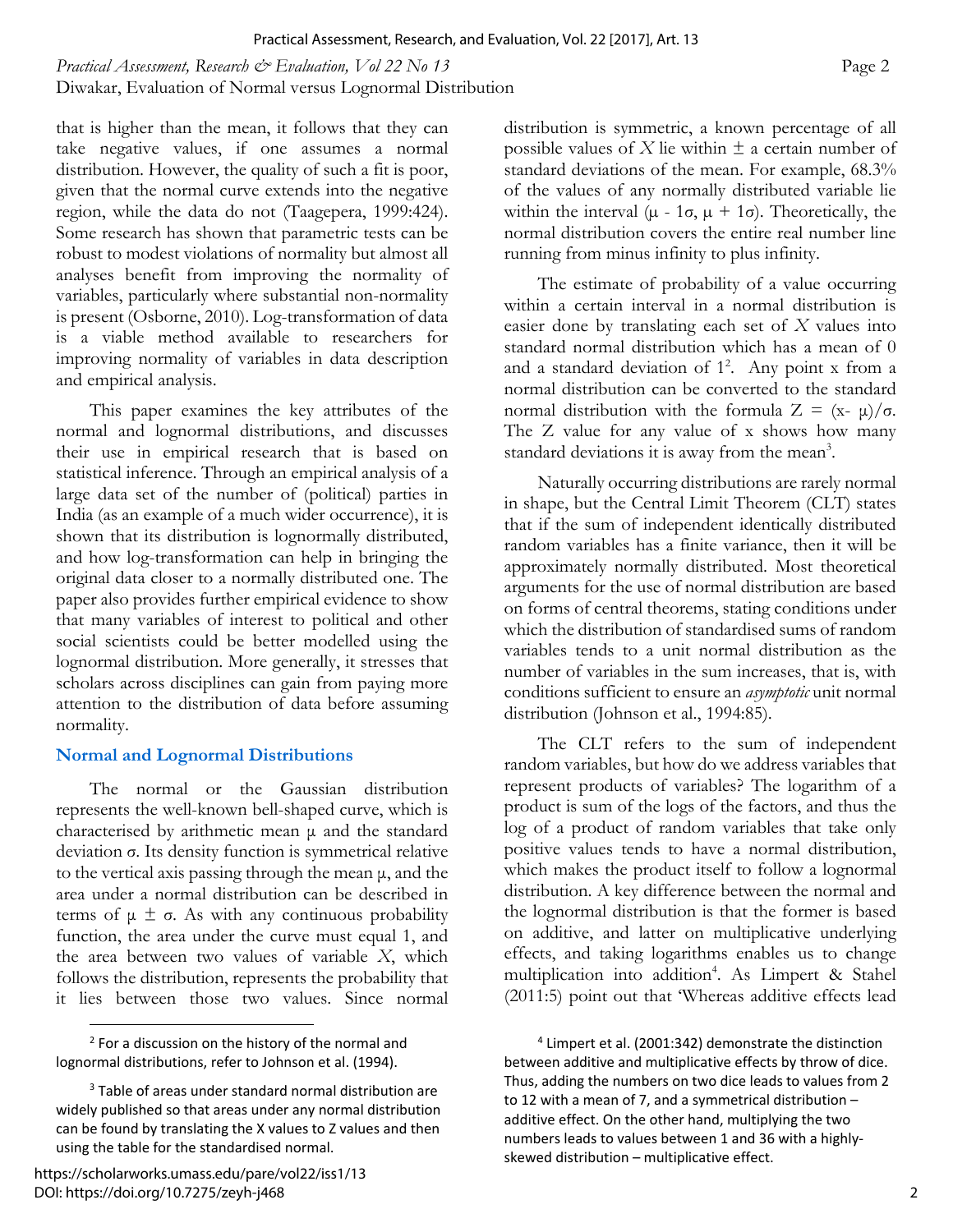*Practical Assessment, Research & Evaluation, Vol 22 No 13* **Page 3 Page 3 Page 3** Diwakar, Evaluation of Normal versus Lognormal Distribution

to the normal distribution according to the Central Limit Theorem (CLT) in its additive form, …the superposition of many small random multiplicative effects results in a log-normally distributed random variable according to the multiplicative CLT that needs to be better known, and understood.'

Lognormal distribution is not new. Crow & Shimizu (1988:2) point out that Galton (1879) and McAlister (1879) initiated the study of the lognormal distribution in their papers relating it to the use of the geometric mean as an estimate of location. Aitchison & Brown (1957:100-105) provide many examples of lognormal distributions found in diverse disciplines such as economics (e.g. bank deposits), sociology (e.g. number of inhabitants of a town), biology (e.g. biological size), anthropometry (e.g. bodyweight), philology (e.g. number of words in a sentence) and physical and industrial processes (e.g. effective length of life of a material). Cabral & Mata (2003) found that the firm size of Portuguese manufacturing firms was significantly right-skewed evolving over time towards a lognormal distribution.

The features and mathematics of lognormal distribution have been described in detail by scholars (for example Aitchison & Brown, 1957; Shimizu & Crow, 1988) – it is a distribution which is skewed to the right, whose probability density function starts at zero, increases to its mode and decreases thereafter.

Formally, a random variable X is said to follow a lognormal distribution if log(X) follows a normal distribution. When a variable X can only take positive values, the arithmetic mean, median and mode may not be the same, and in particular, the arithmetic mean is affected heavily by the presence of large values in the data. In this case, X is said to follow the lognormal distribution, and the geometric mean typically represents the median value, while the arithmetic mean exceeds the median leading to a right skew in the distribution. When we use normal distribution, using arithmetic mean as a measure of central tendency is acceptable because in a symmetric distribution arithmetic mean is same as its median. However, for lognormally distributed data, geometric mean is more suitable because it represents the centre of the distribution of the logarithms (which is symmetric) and corresponds to the median (Taagepera, 1999:424).

Limpert et al. (2001: 341) note that 'Skewed distributions are particularly common when mean values are low, variances large, and values cannot be negative…Such skewed distributions often closely fit the log-normal distribution.' Since many political and other social science variables can only take positive values, and some cannot take a value below a certain positive threshold, using normal distribution to describe and analyse these variables can lead to misleading interpretation. This issue can be addressed by taking logarithm of the distribution, since logarithm of zero is minus infinity. And therefore, wherever our data can take values between 0 and  $+\infty$ , taking logarithms transforms this range to - $\infty$  to + $\infty$ , which is the range of normal distribution. Limpert & Stahel (2011:6) show that the use of lognormal distribution also enables savings in sample size and experimental effort that can be considerable.

In many cases, both normal and lognormal distributions can fit the data that can only take positive values. This is likely to be the case where arithmetic mean is much larger than the standard deviation and coefficient of variation (CV) is low (Limpert et al.: 351)<sup>5</sup>. For example, refer to Figure 1, which plots the distribution of voter turnout across 199 countries for elections held during 1945-2014. The figure uses a kernel density smoothed curve to depict empirical probabilities whereby each point of the estimated density function represents a weighted sum of the data frequencies in the vicinity of the point being estimated<sup>6</sup>. As can be seen, because the mean turnout at 70.8 is much higher than the standard deviation of 16.7, the distribution is reasonably close to normality to cause a concern; this is also evident by a low CV of  $0.24^{7}$ .

#### **Logarithmic transformation**

According to Limpert et al. (2001), the difficulty in interpreting and understanding logarithms and

of origin corresponding to the location of the bins in a histogram (Stata Graphics Reference Manual, 2017).

 $7$  The probability of negative values occurring in a normal distribution is greater for higher values of CV.

 $5$  CV is standard deviation divided by the mean.

 $6$  Kernel density estimators approximate the density  $f(x)$ from observations on x. A Kernel density curve represents a smoothed histogram, calculating the density at each point as it moves along the x‐axis. It is also independent of the choice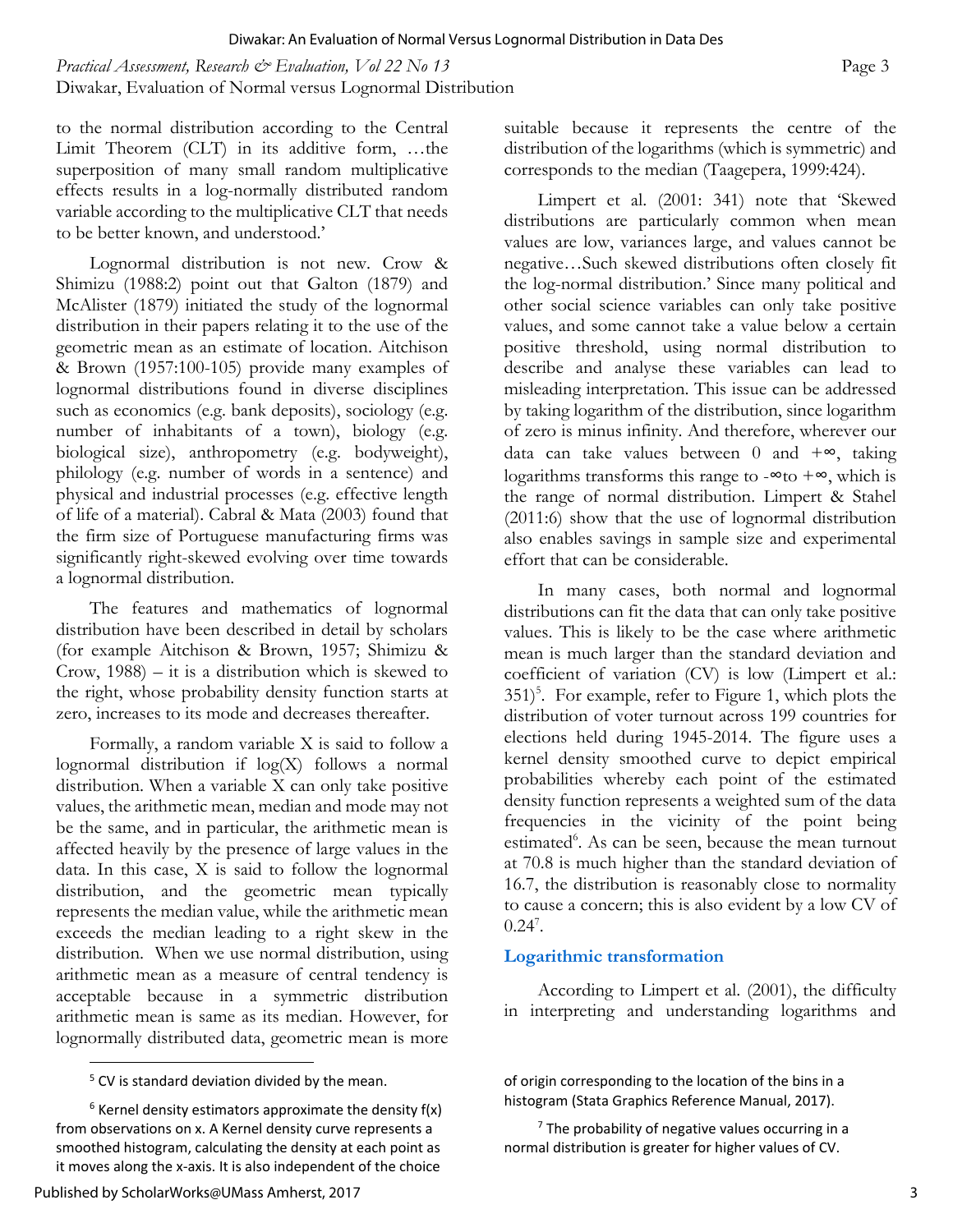*Practical Assessment, Research & Evaluation, Vol 22 No 13* **Page 4 Page 4 Page 4** Diwakar, Evaluation of Normal versus Lognormal Distribution



N= 2509 Mean = 70.8 Median = 73.1 Std. Deviation = 16.7 Source: IDEA database

**Figure 1.** Voter turnout in 199 countries 1945- 2014

inadequate methods of describing lognormal distribution might have led to an aversion to its use and adoption as against normal distribution<sup>8</sup>. They point out that most people prefer to think in terms of the original rather than the log-transformed data, and demonstrate the use of parameters allowing for characterisation of the data in the original (nontransformed) scale. To describe a lognormal distribution of X, usually the mean and the standard deviation of log (X) are used. Limpert et al. (2001:344) argue that there are clear advantages to using 'backtransformed values', which are in terms of the measured and not log-transformed data. They describe  $\mu^* = e^{\mu}$  and  $\sigma^* = e^{\sigma}$ , which are referred to as the median and multiplicative standard deviation of X. While  $\mu^*$ , the median of the lognormal distribution is also the geometric mean of the untransformed distribution, σ\* represents the multiplicative standard deviation which determines the shape of the distribution<sup>9</sup>. Since both  $μ*$  and  $σ*$  are in the units of the original measurement, these are more easy to interpret and can also describe the lognormal distribution in terms of these variables: 68.3% of the distribution is contained between  $(\mu^*/\sigma^*)$ and ( $\mu^* \cdot \sigma^*$ ), 95.5% is contained between  $(\mu^*/(\sigma^*)^2)$ 

 $\overline{a}$ 

and  $(\mu^*, (\sigma^*)^2)$  and 99.7% is contained between  $(\mu^*/(\sigma^*)^3)$  and  $(\mu^*.(\sigma^*)^3)$ .

Thus, by using multiplication and division of  $\mu^*$ and  $\sigma^*$ , it is possible to define the distribution of a lognormal distribution in the same way as addition and subtraction of  $\mu$  and  $\sigma$  helps in defining a normal distribution. According to Limpert et al. (2001:345), '…the most precise method for estimating the parameters  $\mu^*$  and  $\sigma^*$  relies on log transformation. The mean and empirical standard deviation of the logarithms of the data are calculated and then backtransformed. These estimators are called  $\bar{x}$ <sup>\*</sup> and s<sup>\*</sup>, where  $\bar{x}$ <sup>\*</sup> is the geometric mean of the data.'<sup>10</sup>

The question then is that why should we care about choosing between normal and lognormal distributions in data description and empirical research. Firstly, many variables of interest to us across diverse disciplines represent multiplicative or interaction effects, and therefore, may be better modelled using lognormal rather than normal distribution. For example, Brambor et al. (2005:2) state 'Multiplicative interaction models are common in the quantitative political science literature. This is so for good reason. Institutional arguments frequently imply that the relationship between political inputs and outcomes varies depending on the institutional context.' Similarly, Osborne (2010:3) notes that 'Lognormal variables seem to be more common when outcomes are influenced by many independent factors (e.g., biological outcomes), also common in the social sciences.' Secondly, since many variables of interest to scholars cannot take negative values, normal distribution, which ranges from minus to plus infinity is usually not a good fit for the data. As Taagepera (1999:423) points out 'In principle, a lognormal distribution can be expected to yield a better fit than normal distribution wherever a variable faces a conceptual lower limit at zero.' Thirdly, it has been reported that both parametric and nonparametric statistical tests tend to benefit from normally distributed data (Osborne, 2010; Zimmerman, 1998). Lastly, since normality is usually achievable by a simple

<sup>&</sup>lt;sup>8</sup> Appendix A2 provides a comparison of the main properties of normal and lognormal distributions.

<sup>&</sup>lt;sup>9</sup> Limpert et al. (2001:344-45) show that  $\sigma^*$  is related to the coefficient of variation (CV) by a monotonic, increasing transformation. Thus, CV is a function of σ only. https://scholarworks.umass.edu/pare/vol22/iss1/13 DOI: https://doi.org/10.7275/zeyh-j468

 $10 s*$  is referred to as multiplicative standard deviation (Limpert & Stahel, 2011).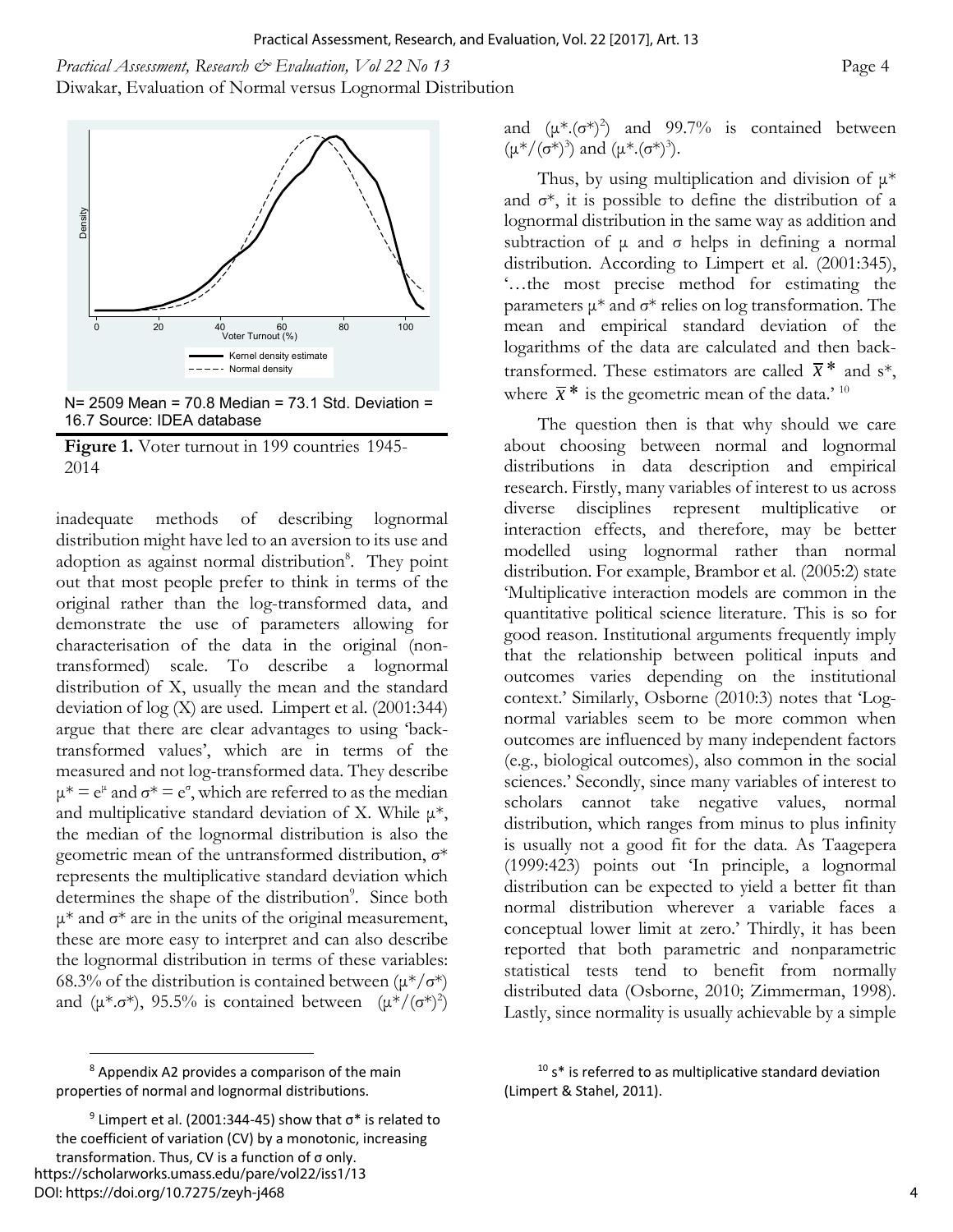*Practical Assessment, Research & Evaluation, Vol 22 No 13* **Page 5 Page 5** Diwakar, Evaluation of Normal versus Lognormal Distribution

logarithmic transformation, we can use measures of log-transformed data in respect of original values, which are relatively easy to estimate and interpret.

Below, I provide an empirical analysis of a large data set of the number of political parties (in India), an important variable of interest to political scientists, to demonstrate that this variable is lognormally distributed, and that a lognormal transformation helps in bringing it closer to a normal distribution.

#### **Modelling the Distribution of the Number of Parties in India**

According to Taagepera (1999:427), 'if one had to give a single number to characterize the politics of any country that employs competitive elections, it would be the number of parties active in its national assembly.' Since the conceptual range of this variablee extends from 1 to infinity, its logarithms are likely to be normally distributed<sup>11</sup>. India is world's largest democracy, where members of the lower house of the national parliament (the Lok Sabha) are elected from single member districts in different Indian states following the first-past-the-post electoral system (Diwakar, 2016). Table 1 presents summary statistics of the number of (contesting and effective) political parties in Indian national elections held between 1952 and  $2004^{12}$ .

Table 1 shows that the number of contesting parties at state level has a mean of 103.5 and a standard deviation of 217.9, and assuming a normal distribution, its 95% data range would be -332.2 to 757.2, and about 32% of the distribution will be negative, which is theoretically impossible. Similarly, the 95% data range for the other two 'number of parties' variables also

| Variable                                              | <b>Description</b>    | N    | $\bar{x}$ ± SD | 95% range<br>$(\overline{x} \pm 2SD)$ | 99% range<br>$(\overline{x} \pm 3SD)$ |
|-------------------------------------------------------|-----------------------|------|----------------|---------------------------------------|---------------------------------------|
| 1. Number of<br>contesting parties $-$<br>state level | Raw number of parties | 401  | 103.5±217.9    | <b>-332.2</b> to 757.2                | -550.2 to 757.2                       |
| 2. Number of contesting<br>parties-district level     | Raw number of parties | 7187 | $9.3 + 11.5$   | $-13.7$ to 32.3                       | $-25.2$ to 43.8                       |
| 3. Effective number of<br>parties - district level    | Weighted by votes     | 7187 | $2.7 \pm 0.9$  | 0.9 to 4.5                            | 0.0 to 5.4                            |

Notes:

(1) State level: The number of states in India have varied in different elections (as a result of reorganisation of state boundaries and creation of new states). Currently, there are 29 states and 7 centrally administered union territories. Each data point represents number of parties at the state level.

(2) District level: The number of electoral districts (constituencies) have varied in different elections. Currently, there are 543 electoral districts in India. Each data point represents number of parties at the district level.

(3) Anomalies: Values outside theoretically possible values (<1) are highlighted in bold italics.

(4) SD is standard deviation.

Source: Author's analysis of data sourced from Election Commission of India reports. Data sources and definitions of the variables are provided in Appendix A1.

 $\overline{a}$ 

<sup>12</sup> Two more national elections have taken place in India in 2009 and 2014. However, for the purpose of showing the distribution of the data, we have a large enough data set –

greater than 7000 data points at the district level and 401 data points at the state level from the Indian general elections held during 1952‐2004.

 $11$  Since log  $1 = 0$ .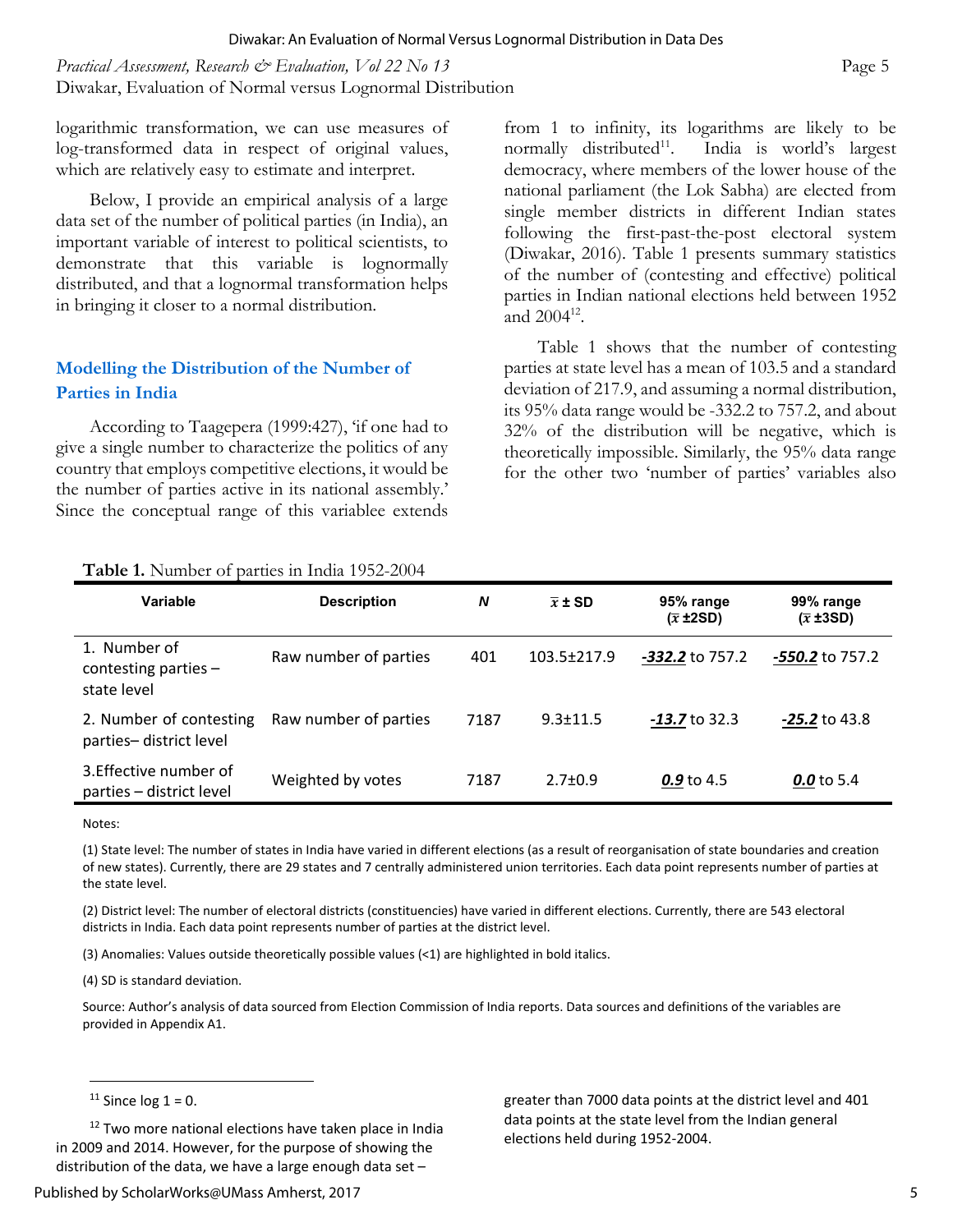*Practical Assessment, Research & Evaluation, Vol 22 No 13* **Page 6 Page 6** Diwakar, Evaluation of Normal versus Lognormal Distribution

extends beyond the theoretically possible boundaries, if normal distribution is assumed<sup>13.14</sup>

Below, I show graphically that the distribution of the three variables shown in Table 1 is skewed, and demonstrate how logarithmic transformation can help in bringing it closer to a normal distribution. To do so, I use the empirical density distribution for these variables and contrast them to a normal distribution. In addition to kernel density curves, I also use probability-probability (P-P) charts to depict the respective distributions' deviation from a normal

distribution. The P-P chart compares an empirical cumulative distribution function of a variable with a specific theoretical cumulative distribution function. The closer the empirical observations are to the predicted diagonal line, closer is the distribution to normal.

Figure 2(a) shows the distribution of the number of contesting parties measured at the state level in India. The distribution's minimum point is 1, but has many outliers towards the right tail. It is important to note that the highest value of the series is 2643, and the

#### (a) Kernel density - original values (b) Kernel density – log transformed values



N= 401 Mean = 103.5 Median = 33.0 Std. Deviation = 217.9 *x* \*= 29.9 s\* = 5.2 Source: Author's analysis of data sourced from Election Commission of India reports. Further details on definition of variables and data sources are provided in Appendix A1.

<sup>&</sup>lt;sup>13</sup> If 95% data interval contains these values, the 99% data range will also contain these theoretically infeasible values.

 $14$  The theoretical lower bound for number of parties is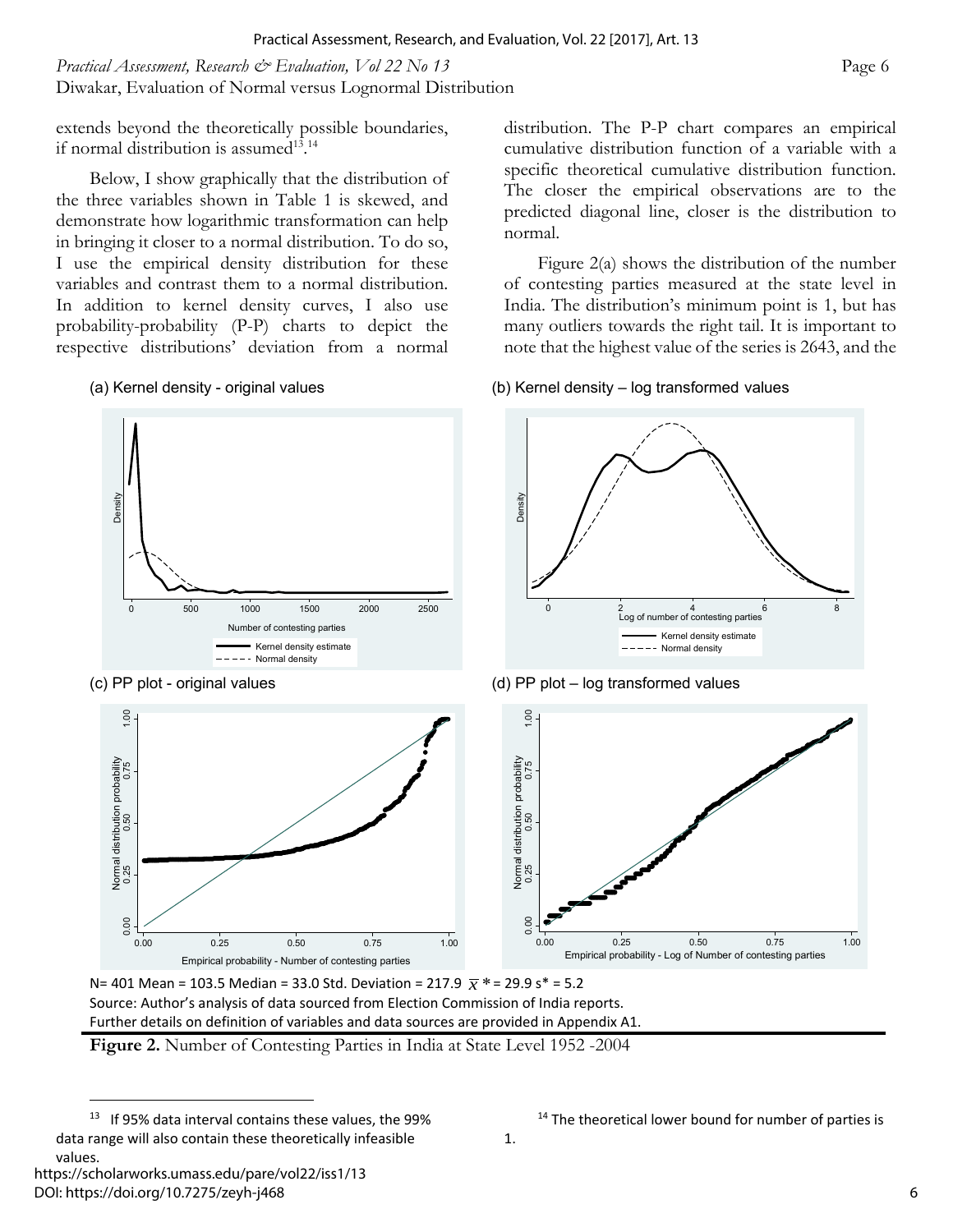*Practical Assessment, Research & Evaluation, Vol 22 No 13* Page 7 Diwakar, Evaluation of Normal versus Lognormal Distribution

standard deviation at 217.9 is much higher than the mean of 103.5. The series' median is 33.0, and therefore the distribution is far from being normally distributed. The geometric mean or the transformed mean  $\bar{x}$ <sup>\*</sup> at 29.9 is much closer to the median, and the s\* at 5.2 smaller than  $\bar{x}$  \*. Figure 2(b) shows the distribution of log of number of contesting parties at the state level, and it can be seen that logtransformation makes the distribution a more symmetric one<sup>15</sup>. The effect of log-transformation can be seen more clearly in P-P charts – Figures 2(c) and 2(d) which show that while the original data deviates from a normal distribution, the log of the distribution is very close to being normally distributed.

Figure 3(a) shows the distribution of the number of contesting parties measured at the district level in India. The distribution is tall with a long right tail, but deviates from a normal fit – which is also visible from looking at the P-P plot in Figure 3(c). The mean of the series is 9.3, the median 6.0, while the standard deviation is higher than the mean at 11.5. The geometric mean or the transformed mean  $\bar{x}$ <sup>\*</sup> is 6.9, which is much closer to the median of the distribution, and s<sup>\*</sup> is 2.1 which is smaller than  $\bar{x}$ <sup>\*</sup>. Figure 3(b)



N= 7187 Mean = 9.3 Median = 6.0 Std. Deviation = 11.5  $\bar{x}$  \* = 6.9 s \* = 2.1 Source: Author's analysis of data sourced from Election Commission of India reports. Further details on definition of variables and data sources are provided in Appendix A1.

 $15$  In this paper, I use natural logarithm to log-transform the data.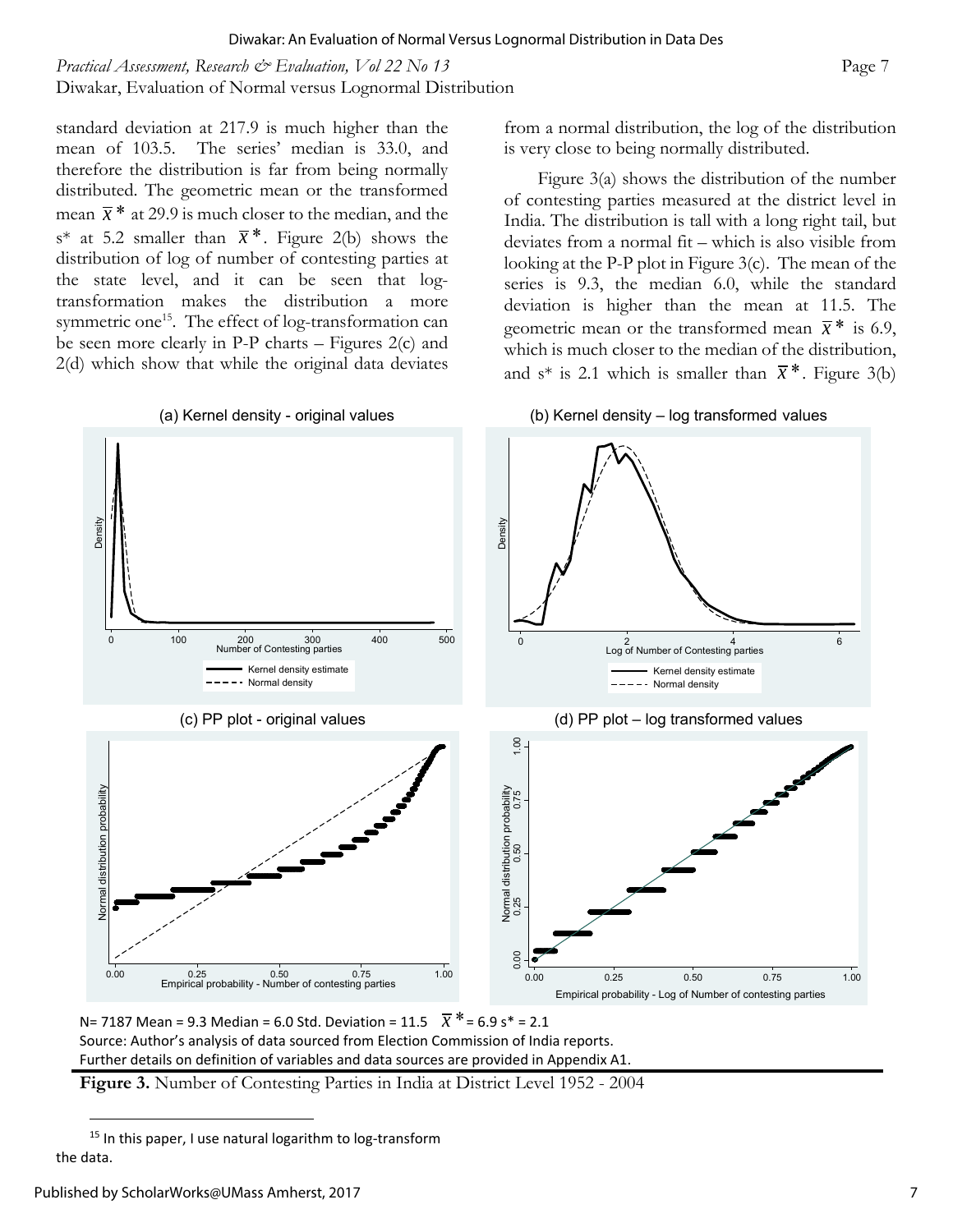*Practical Assessment, Research & Evaluation, Vol 22 No 13* **Page 8 Page 8** Diwakar, Evaluation of Normal versus Lognormal Distribution

shows the distribution of natural log of the number of contesting parties at the district level, and we can see that the log-transformation makes the distribution almost a normal distribution. The P-P plot in Figure 3(d) shows that the log-transformed distribution lies almost fully on the diagonal representing proximity to the normal distribution, and as seen in the case of number of contesting parties at the state level, there is a marked improvement of the distribution's fit with a normal distribution after log-transformation.

Taagepera (2008:127) points out that for some distributions with a lower conceptual limit of 1, a single log-transformation might not be enough to make it normal, and we might need to take a double log (or log of log) of the distribution to achieve normality. When the conceptual lower limit of a variable is not 0 but 1, taking logarithms once moves this limit at 1 to 0, and taking it twice would shift it to minus infinity, as is required for normal distribution<sup>16</sup>. For example, Taagepera (2008:128) finds that the estimator  $s^*$ devised by Limpert et al. (2001), which must be at least 1 by definition, requires double log transformation to transform it to a fairly symmetrical distribution that approximates the normal distribution $17$ . Below, I use the example of effective number of parties at the district level (referred to in Table 1) in India to demonstrate the effect of double log-transformation.

Figure 4 shows the distribution of effective number of parties in India at district level in terms of original values, log of original values, and log of log of original values. Figure 4(a) shows that the distribution of the original series deviates from being normal, is taller than the normal distribution, and has a long right tail. The log-transformed series in Figure 4(b) moves closer to the normal distribution, but is still taller than the normal distribution and has a mild right skew. Figure 4(c) shows that by using log of log of original values, the series becomes more symmetrical and resembles a normal distribution. The P-P plots in Figures  $4(d) - 4(f)$  confirm this proposition, as the P-P plot of the log of the original values is closer to the normal distribution diagonal line, and the log of log of original values becomes almost a perfect normal distribution.

#### **Other Examples of Lognormal Distributions**

The analysis of the 'number of parties' is only one illustrative example of an important political science variable, which is lognormally distributed. In Appendix A3, I provide further evidence that many other variables of interest to political and other social scientists could be better represented by lognormal rather than normal distribution. This has been collated and analysed from data presented in published articles and databases (details are provided in Appendix A4)<sup>18</sup>. These variables cannot theoretically take negative values, and in some cases, cannot be less than 1 (for example size of a country's population or legislature). However, as can be seen, the 95% data range for these variables, assuming a normal distribution, includes negative values or values which are outside theoretical limits. This indicates that the distribution for these variables will be skewed, and could be better represented by lognormal rather than a normal distribution.

Appendix A3 also shows the parameters  $\bar{x}$ <sup>\*</sup> and s\* for the log transformed data for these variables, and where data was available, the resultant data range for the log transformed distribution. As can be seen, the transformed distribution does not contain theoretically impossible values, and therefore represents a better fit for the data. For example, for the variable in Appendix A3 – District Magnitude, the 95% interval for the original data assuming a normal distribution is -214 to 373 which includes theoretically impossible negative values, and a relatively high CV of 1.85. After logtransformation, the 95% interval does not contain negative values, and represents a better fit with s\* of 6.8. Similar improvements are seen for other variables, where log transformation brings the data within the permissible theoretical limits. Overall, this analysis shows that it is important to examine our data prior to undertaking statistical analysis and inference.

<sup>16</sup> Taagepera (2008:127) alerts us that for double log transformation, only natural logarithms should be used.

<sup>&</sup>lt;sup>17</sup> Taagepera's (2008:127) conclusion is based on graphing 61 values of s\* presented in Limpert et al. (2001). https://scholarworks.umass.edu/pare/vol22/iss1/13 DOI: https://doi.org/10.7275/zeyh-j468

 $18$  The log-transformation was undertaken by the author using replication data, where available.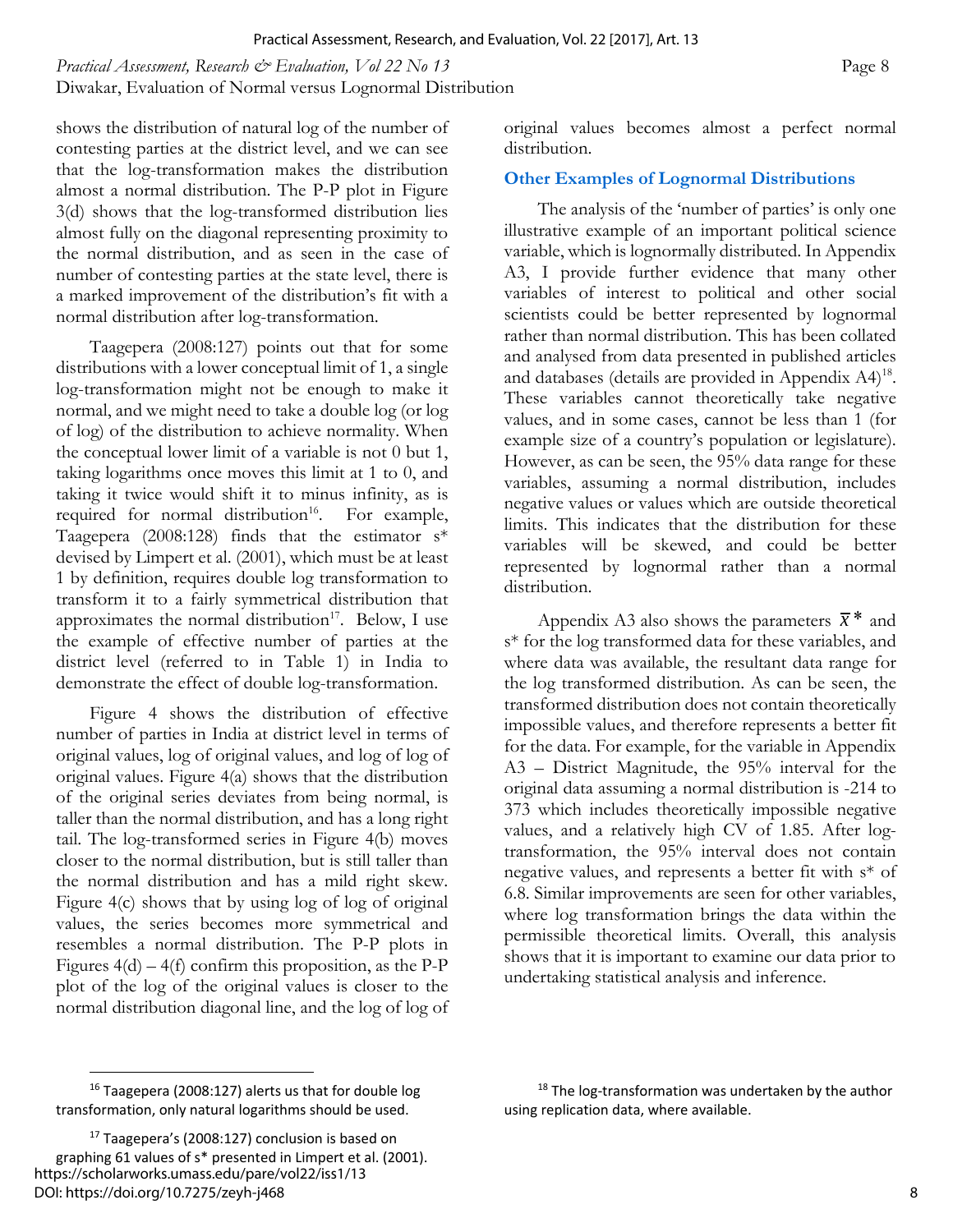*Practical Assessment, Research & Evaluation, Vol 22 No 13* **Page 9 Page 9 Page 9** Diwakar, Evaluation of Normal versus Lognormal Distribution



N= 7187 Mean = 2.7 Median = 2.5 Std. Deviation = 0.9 *x* \* = 2.6 s\* = 1.3

**Source:** Author's analysis of data sourced from Election Commission of India reports. Further details on definition of variables and data sources are provided in Appendix A1

#### **Can the choice of distribution effect regression results?19**

Technically, the Ordinary Least Square (OLS) regression does not require the variables to be normally distributed; only the residuals or prediction errors need to be normally distributed<sup>20</sup>. Although normality is not required to obtain unbiased estimates of the regression coefficients, it ensures that hypothesis testing, ie pvalues for the t-test and F-test are valid. The violation

 $20$ The residuals are defined as the differences between the observed response variable values and the values predicted by the estimated regression model.

<sup>&</sup>lt;sup>19</sup> This discussion focuses on OLS regression. In other types of regression, there may not be requirements regarding distribution of the residuals or the variables.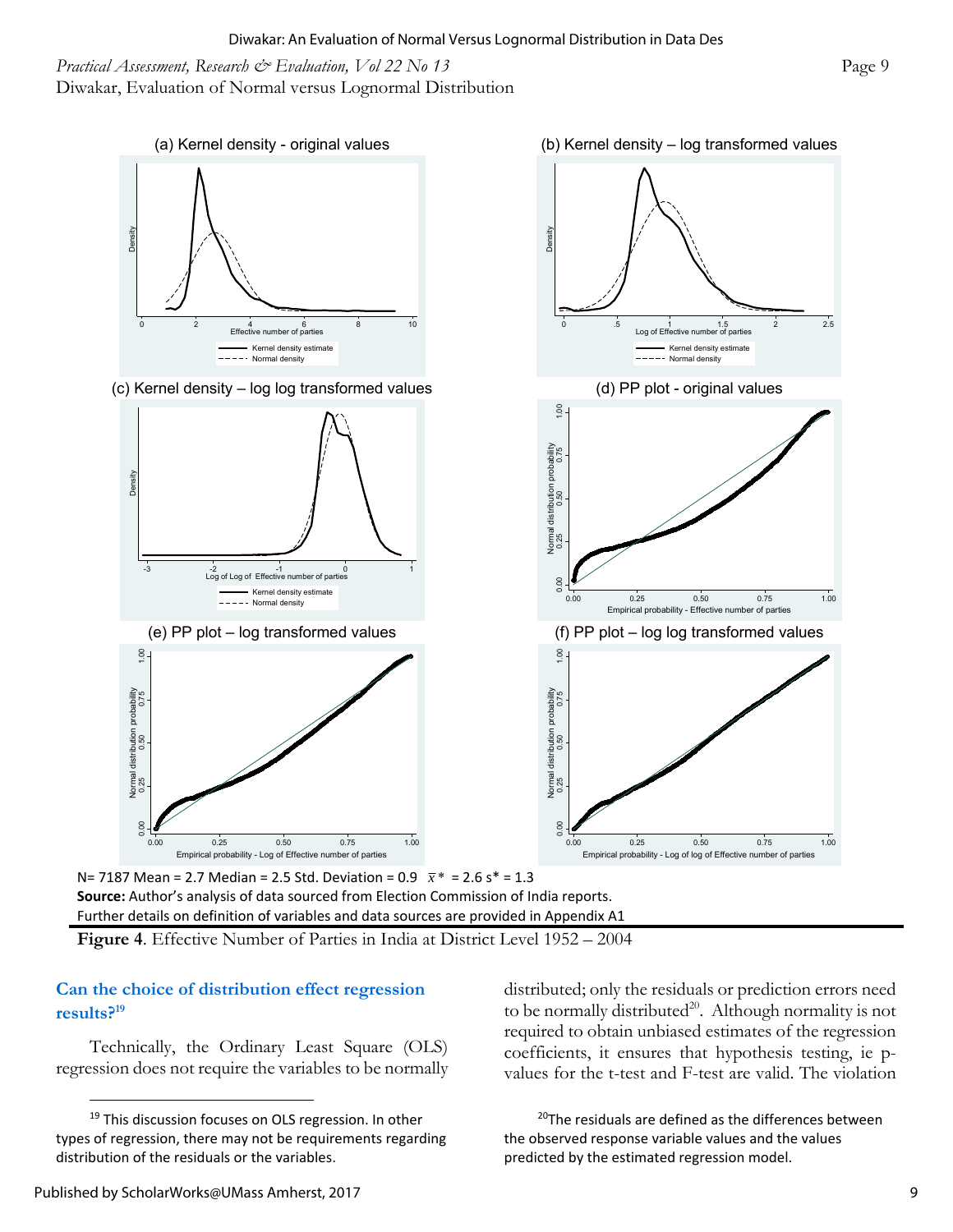*Practical Assessment, Research & Evaluation, Vol 22 No 13* **Page 10 Page 10 Page 10** Diwakar, Evaluation of Normal versus Lognormal Distribution

of normality of the regression residuals can often result from the distribution of the variables being significantly non-normal. Further, a significant violation of the normal distribution of the variables can indicate an inappropriate model specification, and also distort relationships and statistical tests of significance (Osborne & Waters, 2002). As Cohen et al. (2002:141) point out that one of the primary reasons for examining normality of residuals is to identify model misspecification or inappropriately influential cases rather than the normality or non-normality of the residuals themselves.

#### **Conclusion**

In this paper, I have presented evidence, and provided arguments in favour of the use of lognormal rather than normal distribution in describing and interpreting skewed data in empirical research. This is consistent with Limpert et al. (2001:351) who state that increasing realisation of the knowledge of the lognormal distribution 'would lead to a general preference for the log-normal, or multiplicative normal, distribution over the Gaussian distribution when describing original data.' Our general preference for the normal distribution may be because it has been around for a longer time, and is considered easier to describe and interpret compared to the lognormal distribution. As Aitchison and Brown (1957:2) state 'Man has found addition an easier operation than multiplication, and so it is not surprising that an additive law of errors was the first to be formulated.' However, as has been stressed in this paper, the characterisation of the lognormal distribution by parameters  $\bar{x}$ <sup>\*</sup> and s<sup>\*</sup> (Limpert et al., 2001) offers several advantages to facilitate its use in data description and empirical analysis.

In principle, a lognormal distribution can be expected to yield a better fit than normal distribution whenever a variable faces a conceptual lower limit at zero. However, lognormal and normal distributions become quite similar when the latter's standard deviation is many times smaller than the mean, in which case, for simplicity, we can shift to normal distribution (Taagepera, 1999). Researchers can benefit from visually inspecting their data (e.g. using kernel density or P-P plots), carry out more sophisticated statistical tests (e.g. Kolmorogov-Smirnov test) to check significant deviations from normality, and consider using log transformation as part of routine https://scholarworks.umass.edu/pare/vol22/iss1/13 DOI: https://doi.org/10.7275/zeyh-j468

data cleaning process. For some variables with the conceptual lower limit of 1, taking logarithms not once, but twice may be required to bring the data closer to a normal distribution.

It is however important to acknowledge that the lognormal distribution may not always be the best model for skewed data, and it is appropriate to select a model that describes the variation of data, and use the corresponding optimal statistical procedures (Limpert & Stahel, 2011:6). While discussing various traditional transformation methods (e.g. square root, log, inverse), Osborne (2010) states that the Box-Cox transformation (Box & Cox, 1964) incorporates and extends the traditional options to help researchers find the optimal normalising transformation for their data. The Box-Cox transformation is based on the idea of having a range of power transformations to improve the efficacy of normalising and variance equalising for skewed data (Osborne, 2010).

Beyond propagating a more active consideration of using the lognormal distribution for describing and modelling variables, the intention of this paper is to motivate a more rigorous examination of data prior to undertaking empirical analysis. Taagepera (2008:125- 126) provides some thumb rules to help decide between normal and lognormal distributions, but in general it can be said that we can gain from paying more attention to the distribution of our empirical data.

#### **Recommended Text**

Taagepera, R (2008). *Making Social Sciences More Scientific.* New York. Oxford University Press.

#### **References**

- Aitchison, J. & Brown, J.A.C (1957). *The lognormal distribution with special reference to its use in economics.*  Cambridge University Press. Cambridge.
- Box, G.E.P., & Cox, D.R. (1964). An analysis of transformations. *Journal of the Royal Statistical Society*, Series B (Methodological), 26(2):211-252.
- Brambor, T., Clark, W.R & Golder, M (2001). Understanding Interaction Models: Improving Empirical Analyses*. Political Analysis* 13:1-20.
- Cabral, L. M. B. & Mata, J (2003). On the Evolution of the Firm Size Distribution: Facts and Theory. The *American Economic Review* 93(4):1075-1090.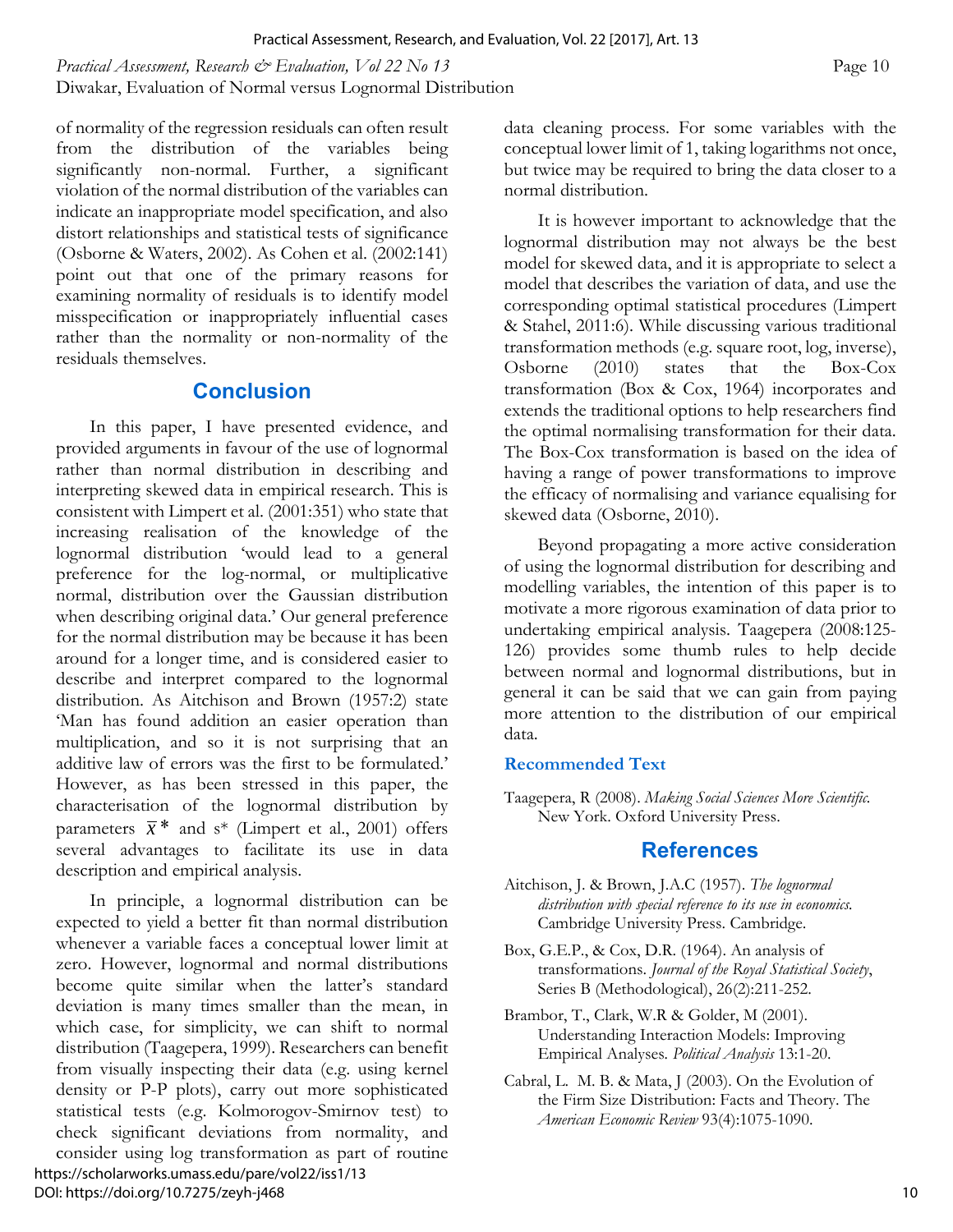*Practical Assessment, Research & Evaluation, Vol 22 No 13* **Page 11 Page 11** Diwakar, Evaluation of Normal versus Lognormal Distribution

- Cohen, J., Cohen, P., West, S. & Aiken, L. S (2002). *Applied Multiple Regression/Correlation Analysis for the Behavioral Sciences*. NJ: Lawrence Erlbaum.
- Diwakar, R. (2016). Change and Continuity in Indian Politics and the Indian Party System. *Asian Journal of Comparative Politics.* 2(4):327-346.
- Election Commission of India election results reports various years. Available at http://eci.nic.in/eci\_main1/ElectionStatistics.aspx.
- Galton, F. (1879). The geometric mean in vital and social statistics. Proceedings of the Royal Society of London 29:365-367.
- International Institute for Democracy and Electoral Assistance (IDEA) database. http://www.idea.int/vt/viewdata.cfm , accessed 15 April 2016.
- Johnson, N. l., Kotz, S. & Balakrishnan, N. (1994). *Continuous Univariate Distributions – Volume* I. New York. John Wiley & Sons.
- Laakso, M. & Taagepera, R. (1979). Effective Number of Parties: A measure with Application to West Europe. *Comparative Political Studies* 12:3-27.
- Lijphart, A. (1994*). Electoral Systems and Party Systems: A Study of Twenty-Seven Democracies, 1945-1990*. New York. Oxford University Press.
- Limpert, E., Stahel, W.A., & Abbt, M. (2001). Log-normal Distributions across the Sciences: Keys and Clues. *BioScience* 51(5), 341-352.
- Limpert, E. & Stahel, W. A. (2011). Problems with Using the Normal Distribution – and Ways to Improve

Quality and Efficiency of Data Analysis. *PLoS ONE* 6(7): e21403.

- McAlister, D. (1879). The law of the geometric mean. Proceedings of the Royal Society of London 29:367- 376.
- Osborne, J. W. (2010). Improving your data transformations: Applying Box-Cox transformations as a best practice. *Practical Assessment Research & Evaluation,* 15(12), 1-9. http://pareonline.net/getvn.asp?v=15&n=12
- Osborne, J. W. (2013). Normality of residuals is a continuous variable, and does seem to influence the trustworthiness of confidence intervals (2013). *Practical Assessment, Research & Evaluation*, 18(12). http://pareonline.net/getvn.asp?v=18&n=12
- Osborne, J. W. & Waters, E. (2002). Four assumptions of multiple regression that researchers should always test. *Practical Assessment, Research, & Evaluation*, 8(2). http://pareonline.net/getvn.asp?v=8&n=2
- Stata Graphics Reference Manual (2017). kdensity Univariate kernel density estimation. Available at https://www.stata.com/manuals/rkdensity.pdf#rkde nsity .
- Taagepera, R. (1999). Ignorance-based quantitative models and their practical implications. *Journal of Theoretical Politics* 11(3): 421 – 431.
- Zimmerman, D. W. (1998). Invalidation of parametric and nonparametric statistical tests by concurrent violation of two assumptions. *Journal of Experimental Education,* 67(1), 55-68.

## **Appendix A1 Description of variables and data sources for number of parties in India**

| Variable                                                   | <b>Description</b>                                                                                                                   | Data Source                                                                                                      |
|------------------------------------------------------------|--------------------------------------------------------------------------------------------------------------------------------------|------------------------------------------------------------------------------------------------------------------|
| Contesting parties at state level in<br>India              | Number of parties that contested<br>elections at the state level.                                                                    | Commission<br>Election<br>India<br>οf<br>reports for parliamentary elections<br>- various years.                 |
| Contesting parties at district level<br>in India           | Number of parties that contested<br>elections at the district level.                                                                 | Commission<br>Election<br>οf<br>India<br>reports for parliamentary elections<br>- various years.                 |
| Effective number of parties at<br>district level in India. | Effective number of parties at<br>district level calculated following<br>Laakso & Taagepera's (1997)<br>method using share of votes: | Raw data sourced from Election<br>Commission of India reports for<br>parliamentary elections - various<br>years. |
|                                                            | $1/[\Sigma$ pi <sup>2</sup> ] where p represents vote<br>seat share of the i <sup>th</sup> party.                                    |                                                                                                                  |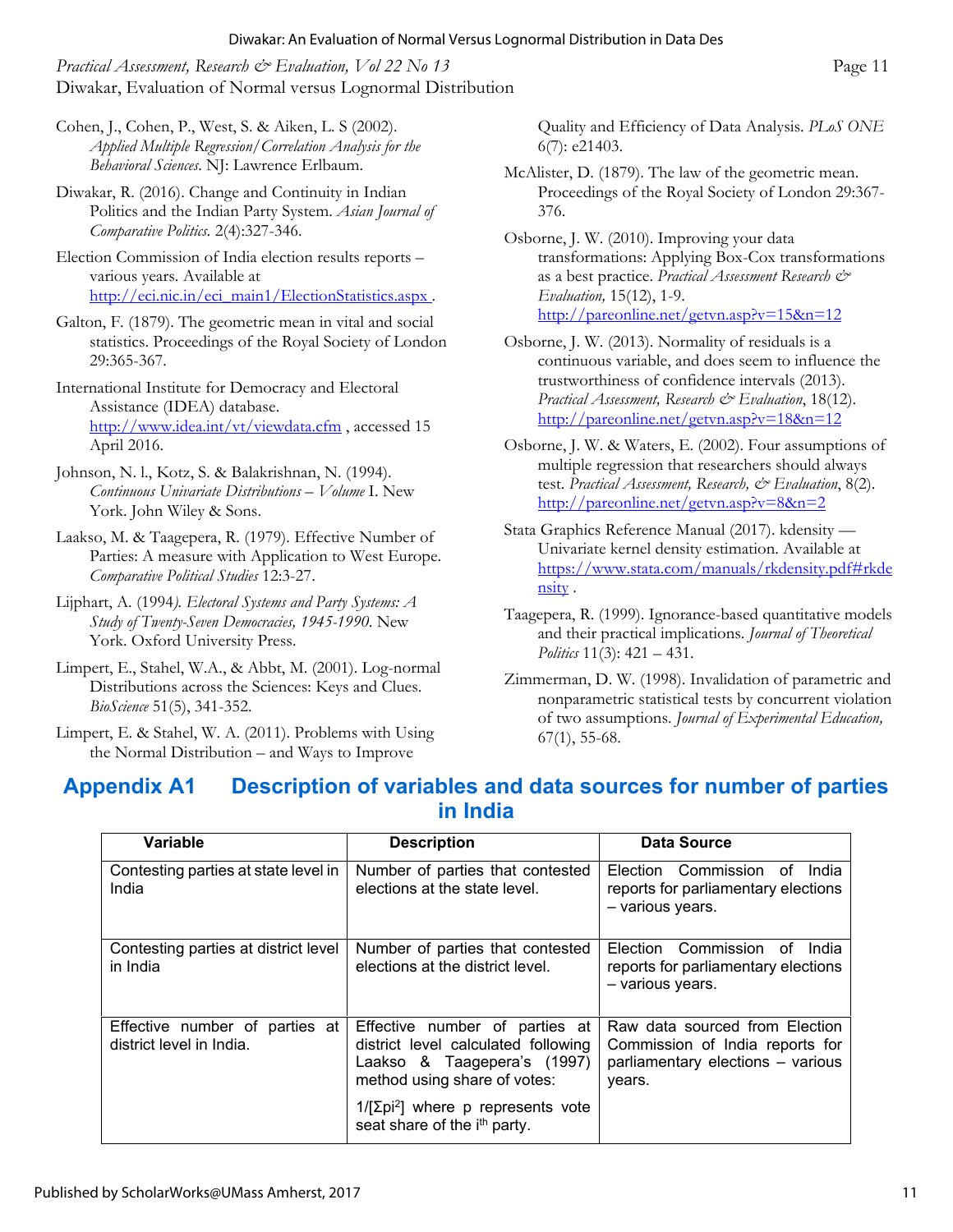*Practical Assessment, Research & Evaluation, Vol 22 No 13* **Page 12 Page 12 Page 12** Diwakar, Evaluation of Normal versus Lognormal Distribution

## **Appendix A2 Comparison of Normal and Lognormal distributions (Limpert et al., 2001: 345-46; Johnson et al., 1994:207)**

|                                        | <b>Normal distribution</b>                                              | <b>Lognormal distribution</b>                                                                |
|----------------------------------------|-------------------------------------------------------------------------|----------------------------------------------------------------------------------------------|
| <b>Functional form</b>                 | f(x)<br>$= \frac{1}{\sigma\sqrt{2\pi}}e^{-\frac{(x-\mu)^2}{2\sigma^2}}$ | $f(x) = \frac{1}{x.\sigma\sqrt{2\pi}}e^{-\frac{1}{2\sigma^2}(\log(x)-\mu)^2}$                |
| <b>Shape</b>                           | Symmetrical                                                             | Skewed                                                                                       |
| <b>Effects (central limit theorem)</b> | Additive                                                                | Multiplicative                                                                               |
| <b>Description</b>                     |                                                                         |                                                                                              |
| Mean                                   | $\bar{x}$ , Arithmetic                                                  | $\bar{x}^*$ , Geometric                                                                      |
| <b>Standard deviation</b>              | SD, Additive                                                            | S*, Multiplicative                                                                           |
| <b>Measure of dispersion</b>           | $CV = SD/\bar{x}$                                                       | $S^*$                                                                                        |
| <b>Confidence interval</b>             |                                                                         |                                                                                              |
| 68.3%                                  | $\overline{x}$ ± SD                                                     | $\overline{x}$ * / S <sup>*</sup> to $\overline{x}$ * x S <sup>*</sup>                       |
| 95.5%                                  | $\bar{x}$ ± 2SD                                                         | $\bar{x}$ * / (S <sup>*</sup> ) <sup>2</sup> to $\bar{x}$ * x (S <sup>*</sup> ) <sup>2</sup> |
| 99.7%                                  | $\overline{x}$ ± 3SD                                                    | $\bar{x}$ */(S <sup>*</sup> ) <sup>3</sup> to $\bar{x}$ * x(S <sup>*</sup> ) <sup>3</sup>    |
|                                        |                                                                         |                                                                                              |
|                                        |                                                                         |                                                                                              |
|                                        |                                                                         |                                                                                              |

**Note**: (1) CV is Coefficient of Variation.

# **APPENDIX A3 Other Examples of Social Science Variables Used in Literature -– Original and Log Transformed Data**

|                                             |      | Original data - assuming normal distribution |                                       |                                       |           |                  | Source of<br>information<br>- Appendix 4<br>Reference |                                                   |                                     |       |
|---------------------------------------------|------|----------------------------------------------|---------------------------------------|---------------------------------------|-----------|------------------|-------------------------------------------------------|---------------------------------------------------|-------------------------------------|-------|
| Category/variables                          | N    | $\overline{x}$ ± SD                          | 95% range<br>$(\overline{x} \pm 2SD)$ | 99% range<br>$(\overline{x} \pm 3SD)$ | <b>CV</b> | $\overline{x}^*$ | $S^*$                                                 | 95% range<br>$(\bar{x}^*$ * / (S*) <sup>2</sup> ) | 99% range<br>$(\bar{x}^**/(S^*)^3)$ |       |
| A. Government                               |      |                                              |                                       |                                       |           |                  |                                                       |                                                   |                                     |       |
| features<br>1.Government<br>duration (days) | 1242 | 633±506                                      | -378 to 1644                          | -884 to 2150                          | 0.80      | 415.7            | 2.9                                                   | 50 to 3481                                        | 17 to 10072                         | A4.1  |
| 2.Government<br>duration (days)             | 1005 | 606±488                                      | -370 to 1582                          | -858 to 2171                          | 0.81      | 399.4            | 2.9                                                   | 48 to 3341                                        | 17 to 9662                          | A4.2  |
| 3. Women ministers in<br>cabinet (%)        | 723  | $7.3 \pm 6.7$                                | $-6.2$ to 20.8                        | $-12.9$ to 27.5                       | 0.92      | 8.8              | 1.8                                                   | 2.9 to 27.1                                       | 1.6 to 47.5                         | A4.3  |
| 4. Executive years in<br>Office             | 723  | $10.6 + 7.8$                                 | $-5.0$ to 26.2                        | $-12.8$ to 34.0                       | 0.74      | 6.4              | 2.6                                                   | 0.9 to 44.4                                       | 0.3 to 117.2                        | A4.4  |
| <b>B. Electoral system</b>                  |      |                                              |                                       |                                       |           |                  |                                                       |                                                   |                                     |       |
| and legislature size<br>5.Electoral         | 69   | $6.1 \pm 5.56$                               | $-5.0$ to 22.68                       | $-10.4$ to 22.6                       | 0.90      | 4.2              | 2.3                                                   | 0.8 to 22.1                                       | 0.3 to 50.9                         |       |
| disproportionality<br>index                 |      |                                              |                                       |                                       |           |                  |                                                       |                                                   |                                     | A4.5  |
| 6. Effective electoral<br>threshold         | 69   | $11.5 \pm 11.7$                              | $-12.0$ to 35.0                       | $-23.7$ to 46.7                       | 1.02      | 6.4              | 3.4                                                   | 0.6 to 74.2                                       | 0.2 to 252.4                        | A4.6  |
| 7. District Magnitude                       | 69   | 80±147                                       | $-214$ to 373                         | -361 to 520                           | 1.85      | 17.3             | 6.8                                                   | 0.4 to 798                                        | 0.1 to 5425                         | A4.7  |
| 8. District Magnitude                       | 2449 | $11.6 \pm 22.8$                              | $-34$ to 57                           | -57 to 80                             | 1.97      | na               | na                                                    | na                                                | na                                  | A4.8  |
| 9. Assembly Size                            | 69   | 223±187                                      | $-150$ to 783                         | -337 to 783                           | 0.84      | 144              | 2.9                                                   | 17 to 1190                                        | 6 to 3422                           | A4.9  |
| 10. Electoral                               | 266  | $0.2 + 0.1$                                  | $-0.1$ to 0.4                         | $-0.2$ to 0.5                         | 0.64      | na               | na                                                    | na                                                | na                                  | A4.10 |

competitiveness https://scholarworks.umass.edu/pare/vol22/iss1/13

DOI: https://doi.org/10.7275/zeyh-j468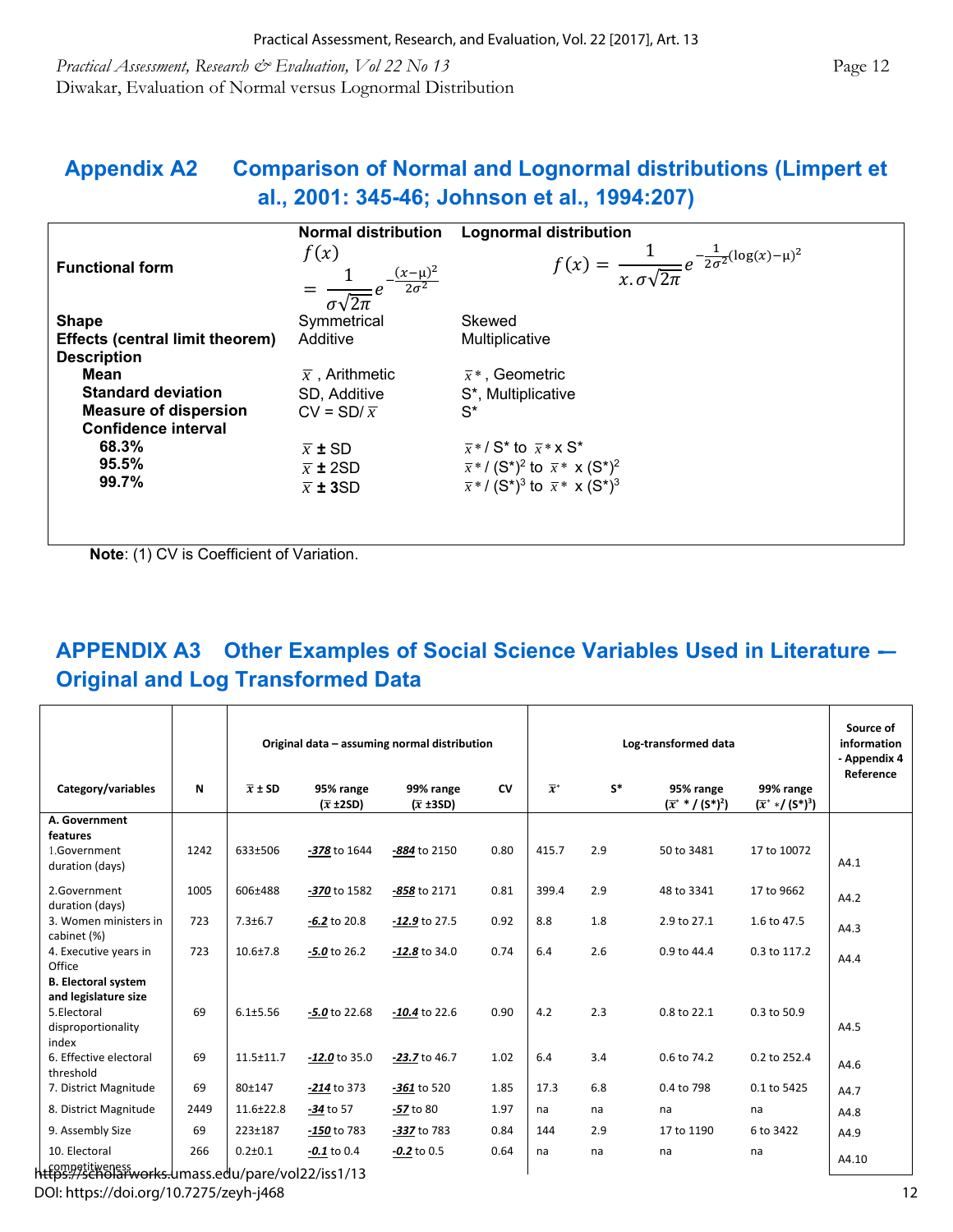#### *Practical Assessment, Research & Evaluation, Vol 22 No 13* **Page 13** Page 13 Diwakar, Evaluation of Normal versus Lognormal Distribution

|                                                     |       | Original data - assuming normal distribution |                                       |                                       |           | Log-transformed data |       |                                                   |                                     | Source of<br>information<br>- Appendix 4<br>Reference |
|-----------------------------------------------------|-------|----------------------------------------------|---------------------------------------|---------------------------------------|-----------|----------------------|-------|---------------------------------------------------|-------------------------------------|-------------------------------------------------------|
| Category/variables                                  | N     | $\overline{x}$ ± SD                          | 95% range<br>$(\overline{x} \pm 2SD)$ | 99% range<br>$(\overline{x} \pm 3SD)$ | <b>CV</b> | $\overline{x}^*$     | $S^*$ | 95% range<br>$(\bar{x}^*$ * / (S*) <sup>2</sup> ) | 99% range<br>$(\bar{x}^**/(S^*)^3)$ |                                                       |
| C. Political parties and<br>party system            |       |                                              |                                       |                                       |           |                      |       |                                                   |                                     |                                                       |
| 11. Average age of<br>parties                       | 65    | $45.1 \pm 35.6$                              | $-26$ to 116                          | $-62$ to 152                          | 0.79      | na                   | na    | na                                                | na                                  | A4.11                                                 |
| 12. Effective number<br>of legislative parties      | 330   | $2.4 \pm 1.3$                                | $-0.1$ to 5.0                         | $-1.4$ to 6.2                         | 0.52      | 2.2                  | 1.6   | 0.8 to 5.6                                        | 0.5 to 9.1                          | A4.12                                                 |
| 13. Effective number<br>of parliamentary<br>parties | 684   | $3.3 \pm 14$                                 | 0.5 to 6.1                            | $-0.9$ to 7.5                         | 0.42      | na                   | na    | na                                                | na                                  | A4.13                                                 |
| 14. Effective number<br>of parliamentary<br>parties | 2288  | $4.4 \pm 1.9$                                | 0.7 to 8.1                            | $-1.2$ to 10.0                        | 0.42      | na                   | na    | na                                                | na                                  | A4.14                                                 |
| D. Demographic /<br>economic                        |       |                                              |                                       |                                       |           |                      |       |                                                   |                                     |                                                       |
| 15. Effective number<br>of ethnic groups            | 684   | $0.3 \pm 0.2$                                | $-0.1$ to 0.7                         | $-0.4$ to 0.9                         | 0.75      | na                   | na    | na                                                | na                                  | A4.15                                                 |
| 16. Number of<br>registered voters (m)              | 2531  | 15.6±45.5                                    | -75 to 107                            | $-121$ to 152                         | 2.91      | 2.7                  | 9.5   | 0.03 to 247                                       | 0.001 to 2345                       | A4.16                                                 |
| 17. County Population<br>(000)                      | 28272 | 82±271                                       | -460 to 624                           | -732 to 896                           | 3.30      | 25.8                 | 4.0   | 1.6 to 411                                        | 0.4 to 1639                         | A4.17                                                 |
| 18. GDP per capita                                  | 65    | $19.1 \pm 12.8$                              | $-6.5$ to 44.6                        | $-19.2$ to 57.3                       | 0.67      | na                   | na    | na                                                | na                                  | A4.18                                                 |

**Notes:**  $(1)$   $\bar{x}$  is arithmetic mean, SD is standard deviation of the original data (2) CV is Coefficient of Variation defined as standard deviation divided by the mean of the original data (3) Figures in bold and italics represent theoretical anomalies in the original data assuming normal distribution (4)  $\bar{x}^*$  is the exponential of the log the transformed data (geometric mean of the original data) (5) s<sup>\*</sup> is the exponential of the standard deviation of the log transformed distribution. (6) na means that data for calculating logtransformed variables was not available (7) s\* for variables 16 and 17 are absolute values.

**Source**: Author's analysis based on data sourced from published journal articles or database. See Appendix A4 for details.

## **Appendix A4 –Sources of information for variables shown in Appendix A3**

#### **A4.1 Government Duration**

Seki, K., and L.K. Williams (2014). Updating the Party Government data set. *Electoral Studies* 34. 270- 79.

#### **A4.2 Government Duration**

Woldendorp, J., H. Keman and I. Budge (2011). *Party Government in 40 Democracies 1945-2008.* Composition-Duration-Personnel.

#### **A4.3 Share of women ministers in cabinet**

Arriola, L, R., M. C Johnson (2014). Ethnic Politics and Women's Empowerment in Africa: Ministerial Appointments to Executive Cabinets. *American Journal of Political Science* 58(2): 495–510.

#### **A4.4 Executive Years in Office**

Arriola, L, R., and M. C Johnson (2014). Ethnic Politics and Women's Empowerment in Africa: Ministerial Appointments to Executive Cabinets. *American Journal of Political Science* 58(2): 495–510.

#### **A4.5 Electoral disproportionality (largest-deviation) index**

Lijphart, A. (1994). *Electoral Systems and Party Systems: A Study of Twenty-Seven Democracies, 1945-1990.* Oxford University Press.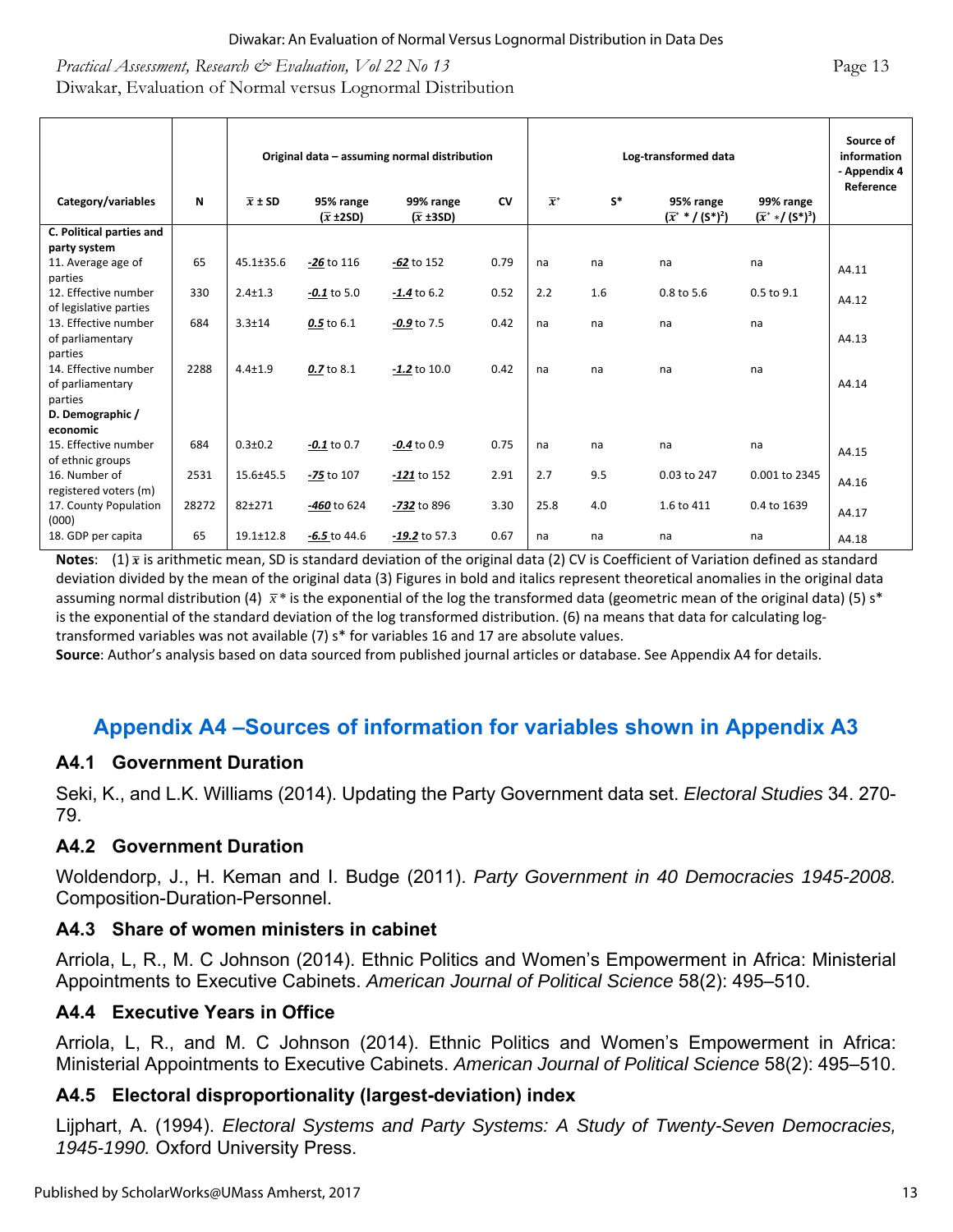*Practical Assessment, Research & Evaluation, Vol 22 No 13* **Page 14 Page 14 Page 14** Diwakar, Evaluation of Normal versus Lognormal Distribution

#### **A4.6 Effective electoral threshold**

Lijphart, A. (1994). *Electoral Systems and Party Systems: A Study of Twenty-Seven Democracies, 1945-1990.* Oxford University Press.

#### **A4.7 District Magnitude**

Lijphart, A. 1994. *Electoral Systems and Party Systems: A Study of Twenty-Seven Democracies, 1945- 1990.* Oxford University Press.

#### **A4.8 District Magnitude**

West, K. J., and J. J. Spoon (2012). Credibility Versus Competition: The Impact of Party Size on Decisions to Enter Presidential Elections in South America and Europe. *Comparative Political Studies.*  46(4) 513–539.

#### **A4.9 Assembly Size**

Lijphart, A. (1994). *Electoral Systems and Party Systems: A Study of Twenty-Seven Democracies, 1945-1990.* Oxford University Press.

#### **A4.10 Electoral Competitiveness**

Canes-Wrone, B., and J. Park. Electoral Business Cycles in OECD Countries (2012). *American Political Science Review* 106(1):102-122.

#### **A4.11 Average age of parties**

Wang, Ching-Hsing (2014). The effects of party fractionalization and party polarization on democracy. *Party Politics* 20(5): 687–699.

#### **A4.12 Effective number of legislative parties**

Arriola, L, R., and M. C Johnson (2014). Ethnic Politics and Women's Empowerment in Africa: Ministerial Appointments to Executive Cabinets. *American Journal of Political Science*. 58(2) 495–510.

#### **A4.13 Effective number of parliamentary parties**

Mukherjee, N. (2011). Party systems and human well-being. *Party Politics* 19(4): 601–623.

#### **A4.14 Effective number of parliamentary parties**

West, K. J., and J. J. Spoon (2012). Credibility Versus Competition: The Impact of Party Size on Decisions to Enter Presidential Elections in South America and Europe. *Comparative Political Studies.*  46(4) 513–539.

#### **A4.15 Effective number of ethnic groups**

Mukherjee, N. (2011). Party systems and human well-being. *Party Politics* 19(4) 601–623.

#### **A4.16 Number of registered voters**

International Institute for Democracy and Electoral Assistance (IDEA) database.

#### **A4.17 County population**

Burden, B. C., and A. Wichowsky (2014). Economic Discontent as a Mobilizer: Unemployment and Voter Turnout. *Journal of Politics* 76(4). 887-898

#### **A4.18 GDP per capita**

Wang, Ching-Hsing (2014). The effects of party fractionalization and party polarization on democracy. *Party Politics* 20(5):687–699. 14 https://scholarworks.umass.edu/pare/vol22/iss1/13 DOI: https://doi.org/10.7275/zeyh-j468